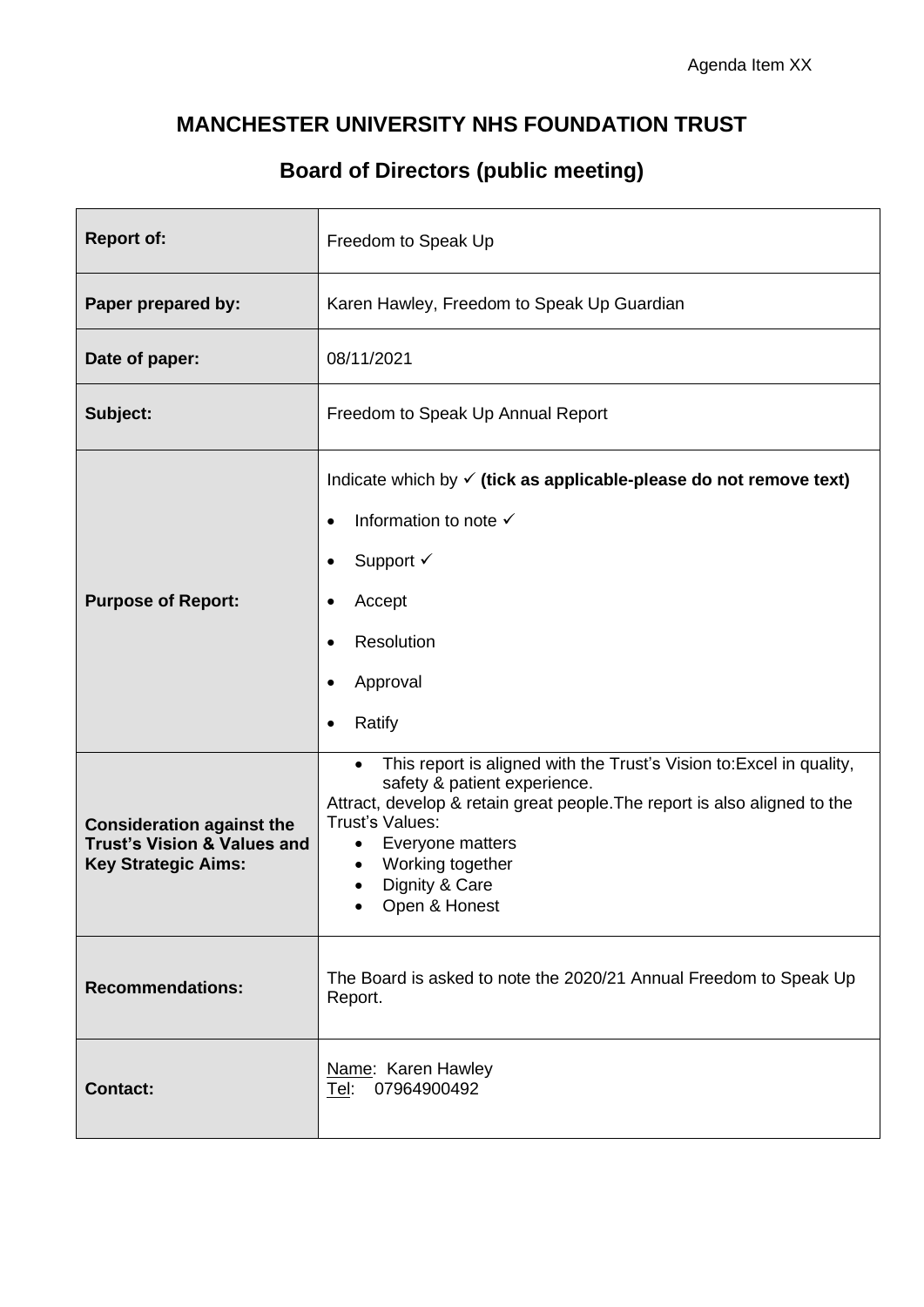Agenda Item XX





# **Freedom to Speak Up Annual Report**

## **April 1 st 2021 to 31st March 2021**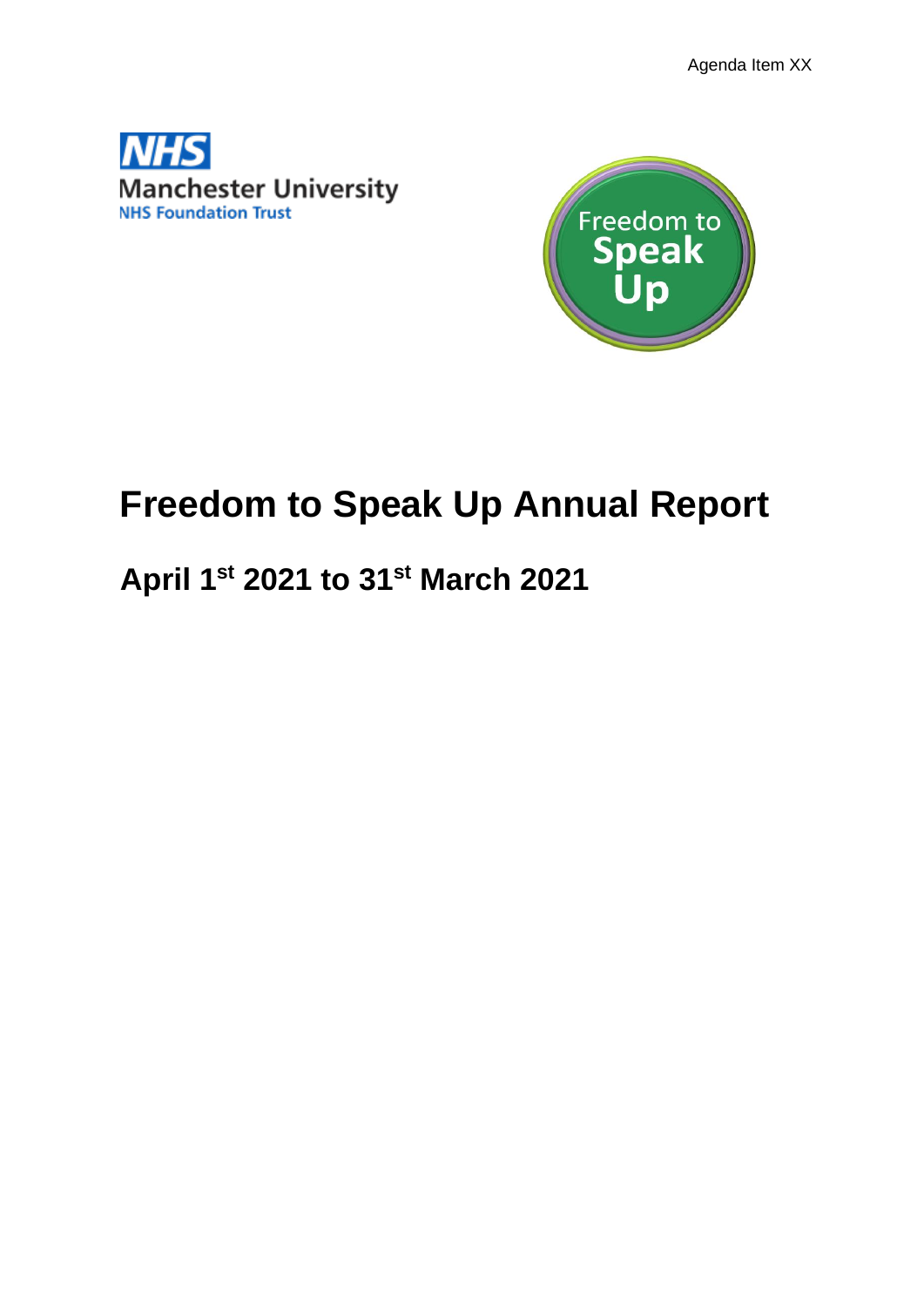#### **1. Purpose of Report**

- 1.1 The purpose of this report is to provide the Board of Directors with an overview of the work of the Manchester University NHS Foundation Trust (MFT) Freedom to Speak Up (FTSU) Team over the period  $1<sup>st</sup>$  April 2020 to 31st March 2021. The Report also provides an update from the annual report of the National Guardian's Office (NGO) to allow national comparisons and context.
- 1.2 The Report also details the input FTSU had during the establishment of the NHS Nightingale Hospital North West.
- 1.3 On 1<sup>st</sup> April 2021, North Manchester General Hospital (NMGH) formally joined the MFT Group. The report, therefore, outlines the preparations that were made to safely transfer FTSU processes and responsibilities into MFT.

#### **2. Background**

- 2.1 The roles of Freedom to Speak Up (FTSU) Guardians and the National Guardian's Office (NGO) were established in 2016 following events at Mid Staffordshire NHS Foundation Trust and the subsequent public inquiry by Sir Robert Francis QC.
- 2.2 Freedom to Speak Up Guardians help protect patient safety and the quality of care, improve the experience of workers, and promote learning and improvement. They do this by ensuring that workers are supported in speaking up and that issues raised are used as opportunities for learning and improvement. They work within their organisations to help ensure that barriers to speaking up are addressed and a positive culture of speaking up is fostered.

#### **3. Outline of Roles / Responsibilities for FTSU**

- 3.1 During the period of this report, the FTSU Team was led by the FTSU Guardian, David Cain.
- 3.2 The FTSU Team is supported by the Group Deputy Chief Executive, Gill Heaton, along with Ivan Benett as Non-Executive Lead. The Group Executive Director of Workforce &Corporate Business provides formal leadership to the Freedom to Speak-up Guardian.
- 3.3 The FTSU Team is also supported by a network of FTSU champions. The role of FTSU champions is voluntary and appointees carry out this important work alongside their substantive posts. During 2020-21, targeted recruitment was undertaken to increase the diversity of the FTSU champion network and to extend the reach of FTSU at WTWA sites. By the end of March 2021, the FTSU work was supported by a network of 35 champions from a variety of clinical roles and backgrounds, including representation from night staff and also champions who identify as being from Black, Asian and Minority Ethnic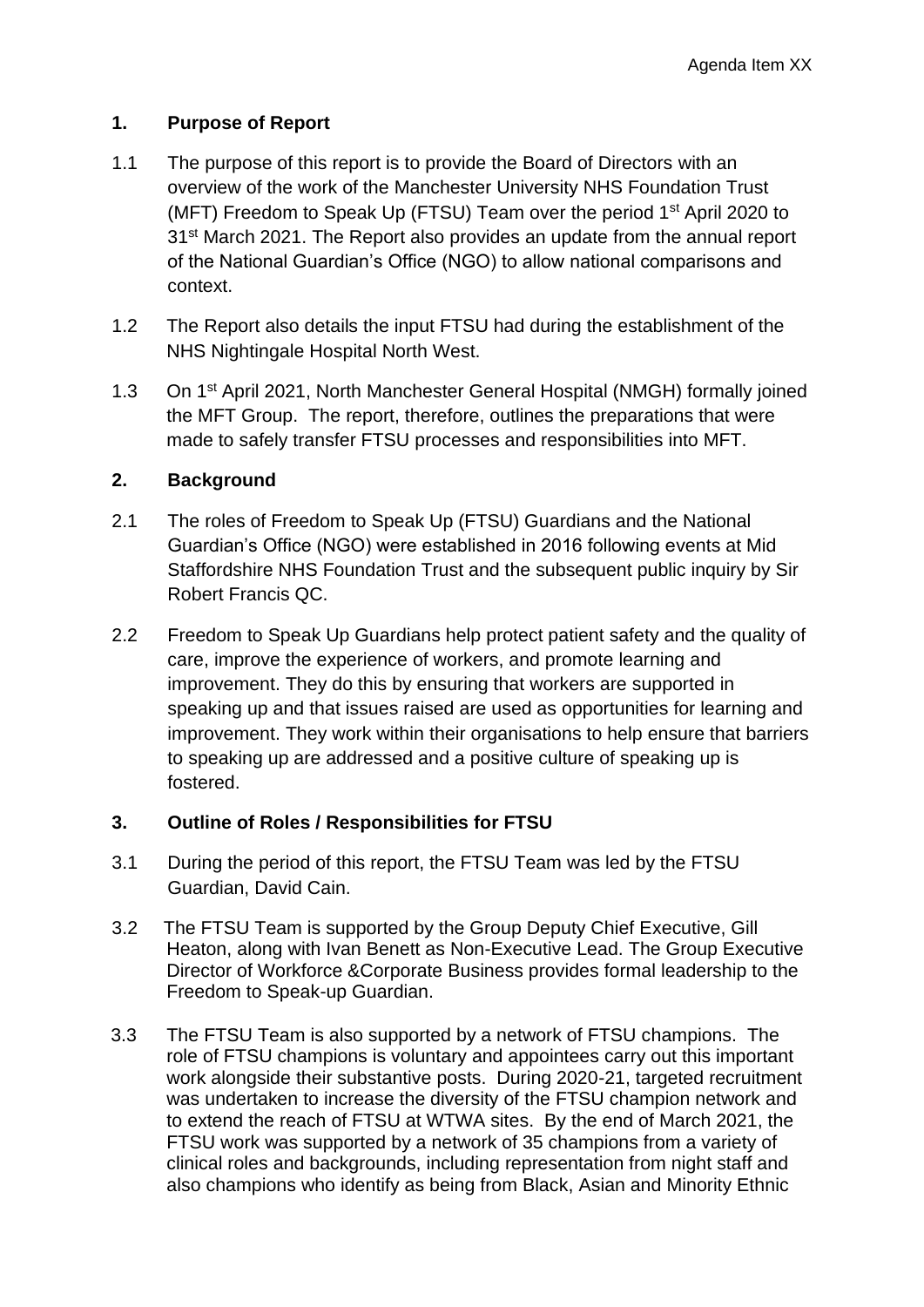(BAME) backgrounds.

3.4 An indication of the work of the FTSU Champions is demonstrated in video format at [https://vimeo.com/nicecatmedia/download/617904337/03e0fd7354](https://urldefense.proofpoint.com/v2/url?u=https-3A__vimeo.com_nicecatmedia_download_617904337_03e0fd7354&d=DwMF-g&c=bMxC-A1upgdsx4J2OmDkk2Eep4PyO1BA6pjHrrW-ii0&r=MxLtG_wM1xiD_Gb55a5v4D_pVB9g7c38CSdJzkHpX3g&m=d2NPYLsNaAXX7SjsdfXdxy5GmPOUve8NK5j5sTgO9Bo&s=VyydxTe1TQZgVP81p6NXHCyEQ_Uwly48Ngfoq-YcyWE&e=)

#### **4. Assessment of Cases raised via FTSU.**

4.1 During 2020-21, 77 cases were reported to the FTSU Team. Comparison numbers from previous years is provided in table 1 below:

Table 1:

| Year                  | Number of Cases reported by FTSU |
|-----------------------|----------------------------------|
| 2020-21 (12 months)   | 77                               |
| 2019-20 (12 months)   | 69                               |
| 2017-2019 (18 months) | 84                               |

4.2 Table 2 and the graph below illustrate the data for the nationally reportable elements of the cases raised to FTSU at MFT during 2020/2021:

| Table 2:                                                                                                            | Q <sub>1</sub> | Q2       | Q <sub>3</sub> | Q4             | <b>Total</b> |
|---------------------------------------------------------------------------------------------------------------------|----------------|----------|----------------|----------------|--------------|
| <b>Total Number of Cases</b>                                                                                        | 23             | 21       | 14             | 19             | 77           |
| Number of cases raised<br>anonymously                                                                               | 1              | $\Omega$ | $\Omega$       | $\overline{0}$ | 1            |
| Number of cases<br>including an element of<br>patient safety                                                        | $\overline{2}$ | 4        | $\overline{4}$ | 5              | 15           |
| Number of cases<br>including an element of<br>bullying / harassment                                                 | 5              | 9        | $\overline{7}$ | 5              | 26           |
| Number of cases where<br>people have indicated<br>they are suffering a<br>detriment because of<br>raising a concern | 2              | 3        | 4              | 1              | 10           |

4.3 34% (26 cases) of the cases raised had an element of bullying and harassment. This is reduced from the number of cases raised to FTSU during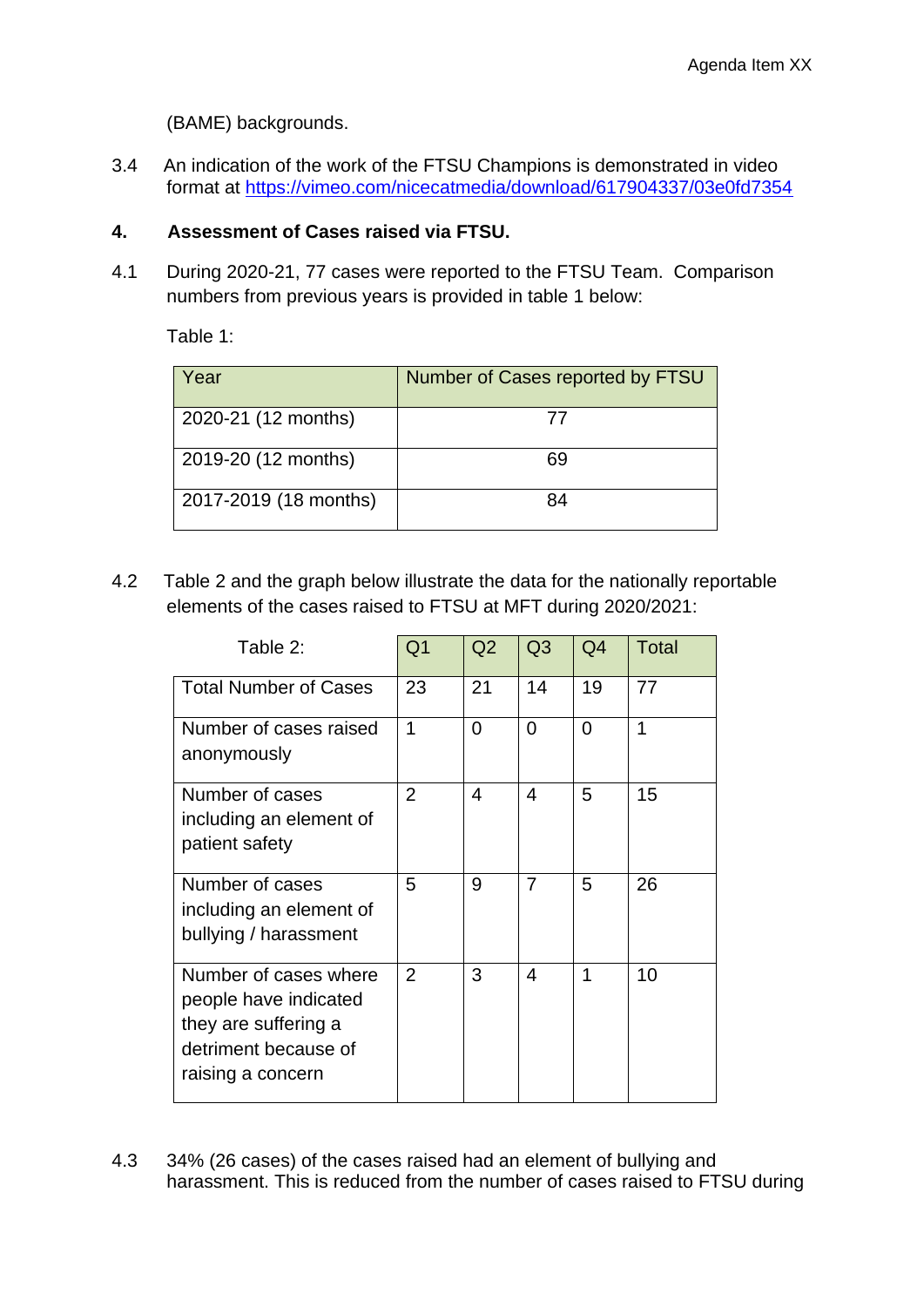the same period in 2019/20 (previously 58%). The figure is slightly higher than the national figure of 30%.

- 4.4 19% (15 cases) of the cases included an element of patient safety. This is similar to the national figure where 18% of cases reported to the National Guardian's Office had an element of patient safety.
- 4.5 The number of cases raised anonymously via FTSU at MFT was 1% (1 case). This is significantly lower than the national average of 12%.
- 4.6 The number of cases where staff have reported experiencing detriment as a result of raising concerns is 13% (10 cases). This is much higher than the national average of 3%.



4.7 The following graph illustrates the location of concerns at MFT:

4.8 The following graphs illustrate the professional groups raising concerns to FTSU at MFT, and the staff level. The top two staff groups who have raised concerns to FTSU are Registered Nurses and Midwives along with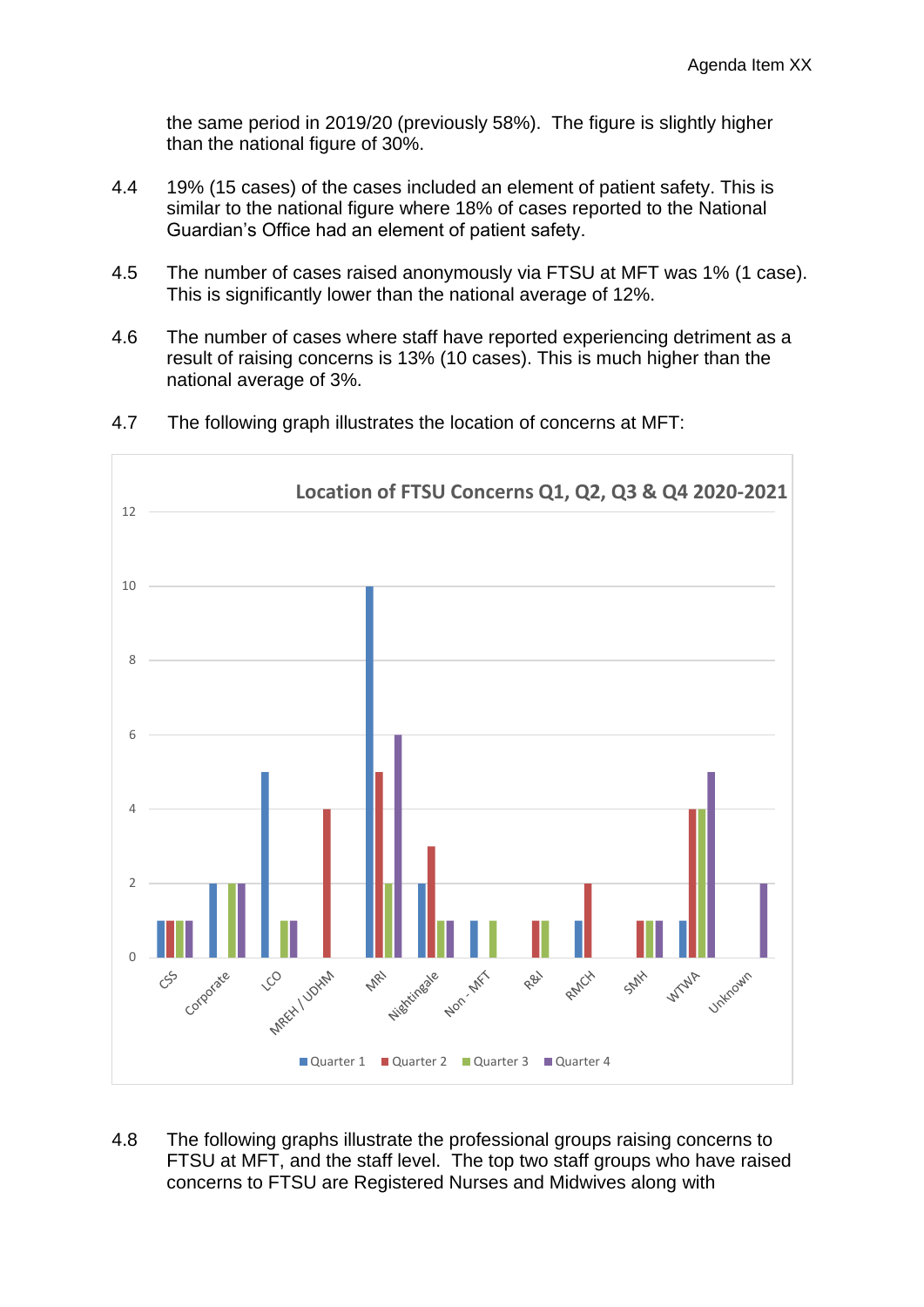Administrative, Clerical, Maintenance and Ancillary staff. These groups are similarly the highest groups reporting concerns nationally and this has been the case for the past two years.



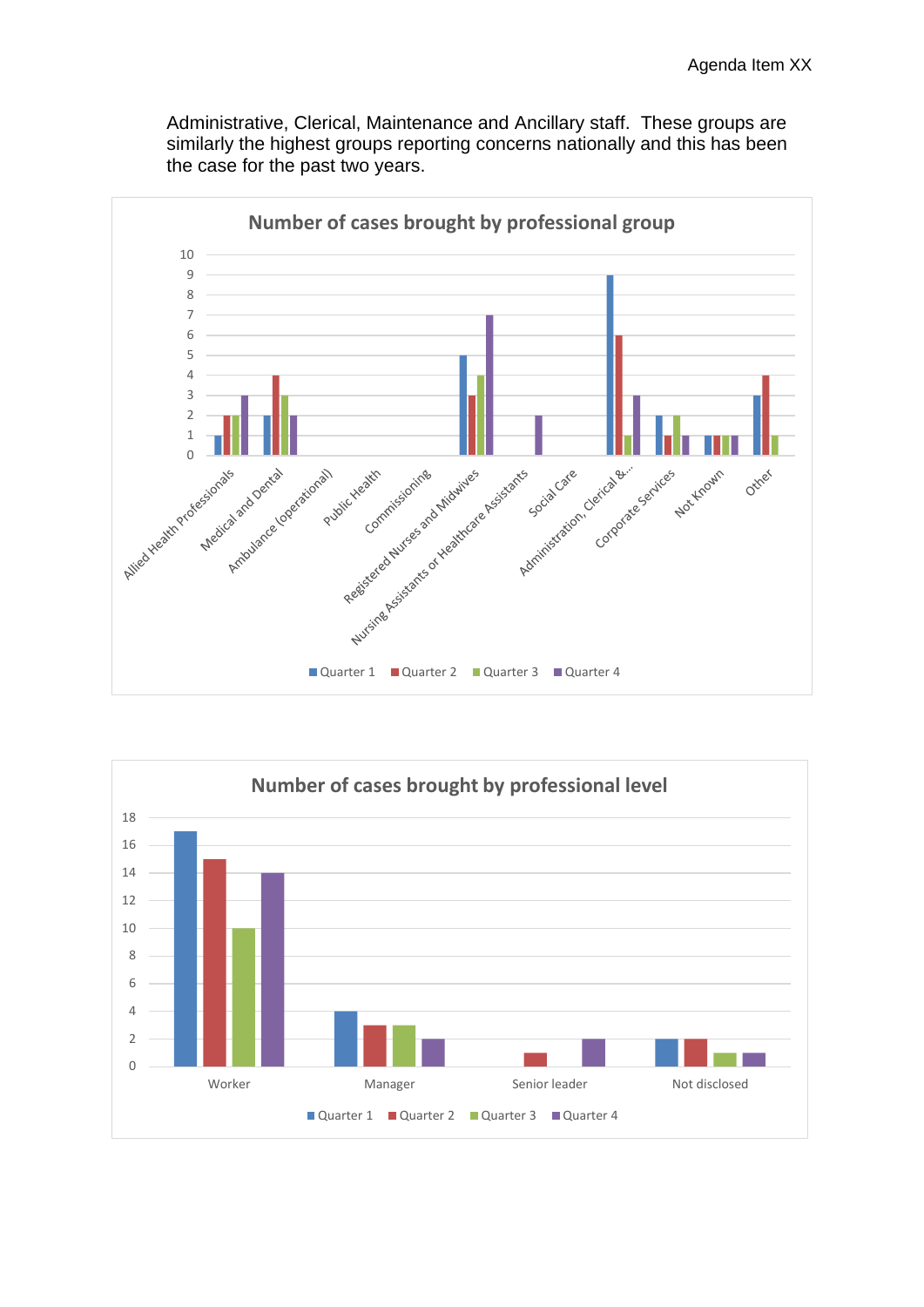#### **5. The NHS Nightingale Hospital North West and FTSU**

- 5.1 The NHS Nightingale Hospital North West was established in Manchester as a key facility to help the region's response to COVID-19. FTSU was included in the induction for all staff working on the site and a dedicated FTSU champion was available to support staff, including third party providers. Meetings were held frequently to monitor concerns. In addition, robust links were built with the HR Business partners to support the escalation processes and cases raised through embedded FTSU routes.
- 5.2 In the year this report covers, while The NHS Nightingale North West remained open, 7 concerns were raised to FTSU. Most cases were from third party suppliers in relation to HR issues and grievances. The individuals were signposted by the FTSU champion to the right source of support. One contact to FTSU was to discuss mediation support and the staff concerned were signposted by the FTSU champion on site to the correct supportive route.

#### **6. Freedom to Speak Up Index**

- 6.1 NHS England and the National Guardian's Office have brought together 4 questions from the NHS staff survey into a FTSU index. These questions ask whether staff feel knowledgeable, secure, and encouraged to speak up and whether they would be treated fairly after an incident.
- 6.2 The FTSU index allows trusts to see how an aspect of their speaking up culture compares with other organisations so learning can be shared, and improvements made.
- 6.3 The questions from the survey which are included in the Freedom to Speak Up Index are:
	- **16a** % of staff "agreeing" or "strongly agreeing" that their organisation treats staff who are involved in an error, near miss o incident fairly.
	- **. 16b** % of staff "agreeing" or "strongly agreeing" that their organisation encourages them to report errors, near misses or incidents.
	- **17a** % of staff "agreeing" or "strongly agreeing" that if they were concerned about unsafe clinical practice, they would know how to report it.
	- **17b** % of staff "agreeing" or "strongly agreeing" that they would feel secure raising concerns about unsafe clinical practice.
- 6.4 There was an additional question (18f) included in the 2020 NHS Staff Survey which focused on workers feeling safe to speak up more generally. This was not included in the 2020 FTSU Index calculation– to allow for comparability to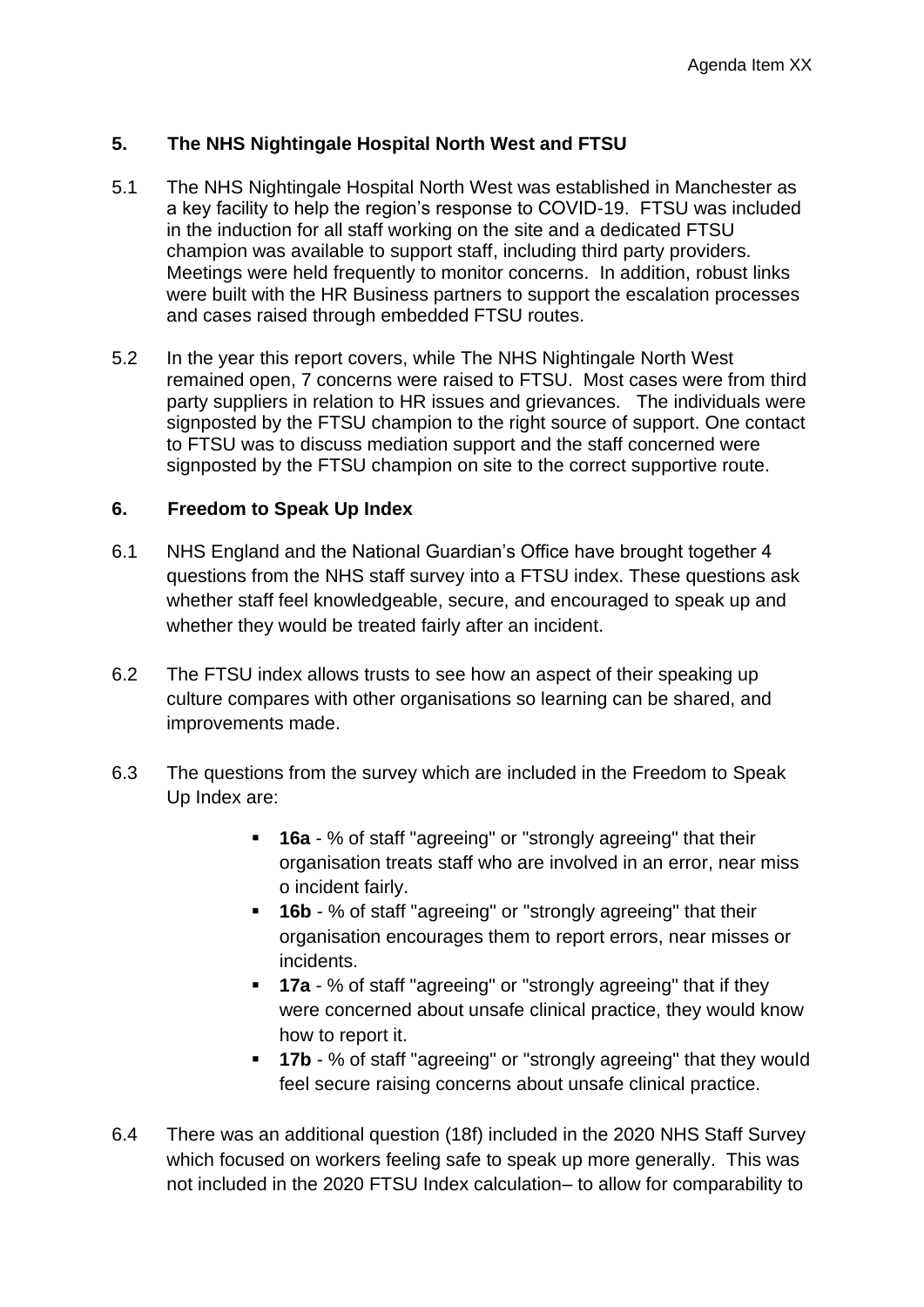previous years – but has been analysed alongside the index score for this report

- **18f** % of staff "agreeing" or "strongly agreeing" that they would feel safe to speak up about anything that concerns them in their organisation.
- 6.5 MFT FTSU Index Score based on 2020 staff survey = 78.3. This is slightly below the national average of 79.2. The MFT FTSU Index Score has increased by 0.2% from the previous year. A breakdown of performance against the individual questions for each of the MFT Hospital/MCS/LCO/ Corporate areas is shown below in Table 3.

NMGH is included within this table for comparison, however, the scores were not included in the overall MFT position in 20/21 as they were not formally part of the MFT Group at that time.

A RAG rating has been applied to the scores; whereby green indicates as score above the national average, amber indicates a score within 1% of the national average and Red indicates a score which is more than 1% below the national average.

|                 | 16a   | 16 <sub>b</sub> | 17a   | 17 <sub>b</sub> | 18f   |
|-----------------|-------|-----------------|-------|-----------------|-------|
| <b>National</b> | 60.9% | 88.3%           | 94.9% | 72.5%           | 65.6% |
| Average         |       |                 |       |                 |       |
| <b>MFT</b>      | 63%   | 87%             | 93%   | 71%             | 63.6% |
|                 |       |                 |       |                 |       |
| Corporate       | 61%   | 81%             | 88%   | 61%             | 65%   |
| Dental          | 61%   | 90%             | 93%   | 63%             | 57%   |
| Hospital        |       |                 |       |                 |       |
| <b>LCO</b>      | 64%   | 89%             | 96%   | 75%             | 66%   |
| <b>MRI</b>      | 60%   | 84%             | 93%   | 72%             | 59%   |
| <b>MREH</b>     | 60%   | 84%             | 92%   | 71%             | 60%   |
| <b>SMH</b>      | 68%   | 93%             | 95%   | 74%             | 61%   |
| <b>WTWA</b>     | 61%   | 84%             | 94%   | 71%             | 64%   |
| Children's      | 64%   | 89%             | 94%   | 78%             | 67%   |
| <b>CSS</b>      | 67%   | 90%             | 93%   | 73%             | 65%   |
| <b>NMGH</b>     |       |                 | 98%   | 75%             |       |
| E&F             | 61%   | 87%             | 88%   | 60%             | 69%   |
| Charitable      | 38%   | 67%             | 90%   | 26%             | 43%   |
| R&I             | 64%   | 89%             | 94%   | 71%             | 70%   |

Table 3: breakdown of FTSU index scores by hospital/MCS/LCO/Corporate areas

6.6 Whilst there are many factors within the organisation that would influence the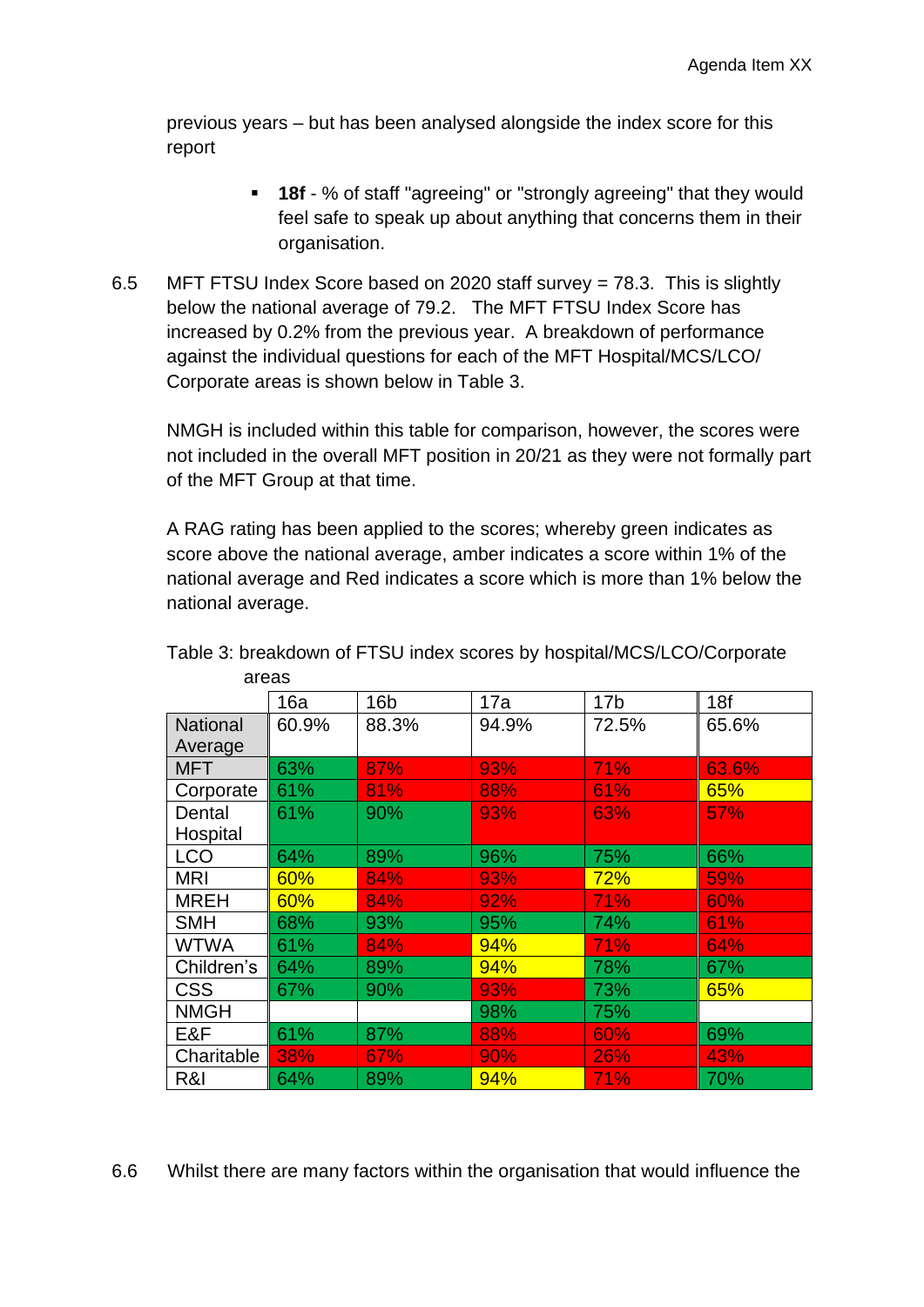FTSU Index score, the FTSU Programme should help to support an improvement in this score. Discussions are ongoing with Corporate Governance and HR Directors in relation to factors which will impact this score and work stream programmes to support improvements.

#### **7. Preparation for transition of NMGH FTSU teams into MFT**

- 7.1 On 1<sup>st</sup> April 2021 NMGH formally joined the MFT Group. Prior to this, FTSU processes and reporting was managed via the Northern Care Alliance (NCA) During 2020/21 work was undertaken to ensure a smooth transition of the FTSU Programme. This was facilitated by regular meetings between the NCA and NMGH FTSU Lead Guardians and operational support.
- 7.2 Training for the NMGH FTSU Team regarding MFT systems and processes was completed and the NMGH team was invited to the MFT FTSU network meetings prior to transition. Continuity for staff raising concerns was maintained throughout the process and the NMGH FTSU Team is now successfully embedded into MFT.
- 7.3 The NMGH FTSU Team transition to MFT has led to the inclusion of an additional Freedom to Speak Up Guardian. Joanne Williamson provides 4 hours of FTSU time per week alongside her substantive clinical role in Theatres at NMGH. This role will provide increased support across the MFT FTSU network.

#### **8. FTSU Guardian**

- 8.1 In April 2021 David Cain retired from the role of MFT FTSU Guardian. A new, full time FTSU Guardian, Karen Hawley, was successfully appointed and commenced in post on 4<sup>th</sup> May 2021.
- 8.2 The creation of a full time Guardian role will allow the previous work to embed FTSU within the organisation to be consolidated and further embedded / extended. In turn this will support work to promote a culture of speak up, listen up and follow up. The additional FTSU guardian resource within the organisation will also allow effective relationships to be built with relevant stakeholders and will support delivery of the MFT people plan and MFT Group Trust values.

#### **9. Key Actions for 2021-2022**

9.1 The National Guardian's Office mission is to 'make speaking up business as usual'. Raising concerns should be a normal part of an effective and safe work environment. To support this at MFT, the high-level deliverables for FTSU, over the next 12 months, are as follows: